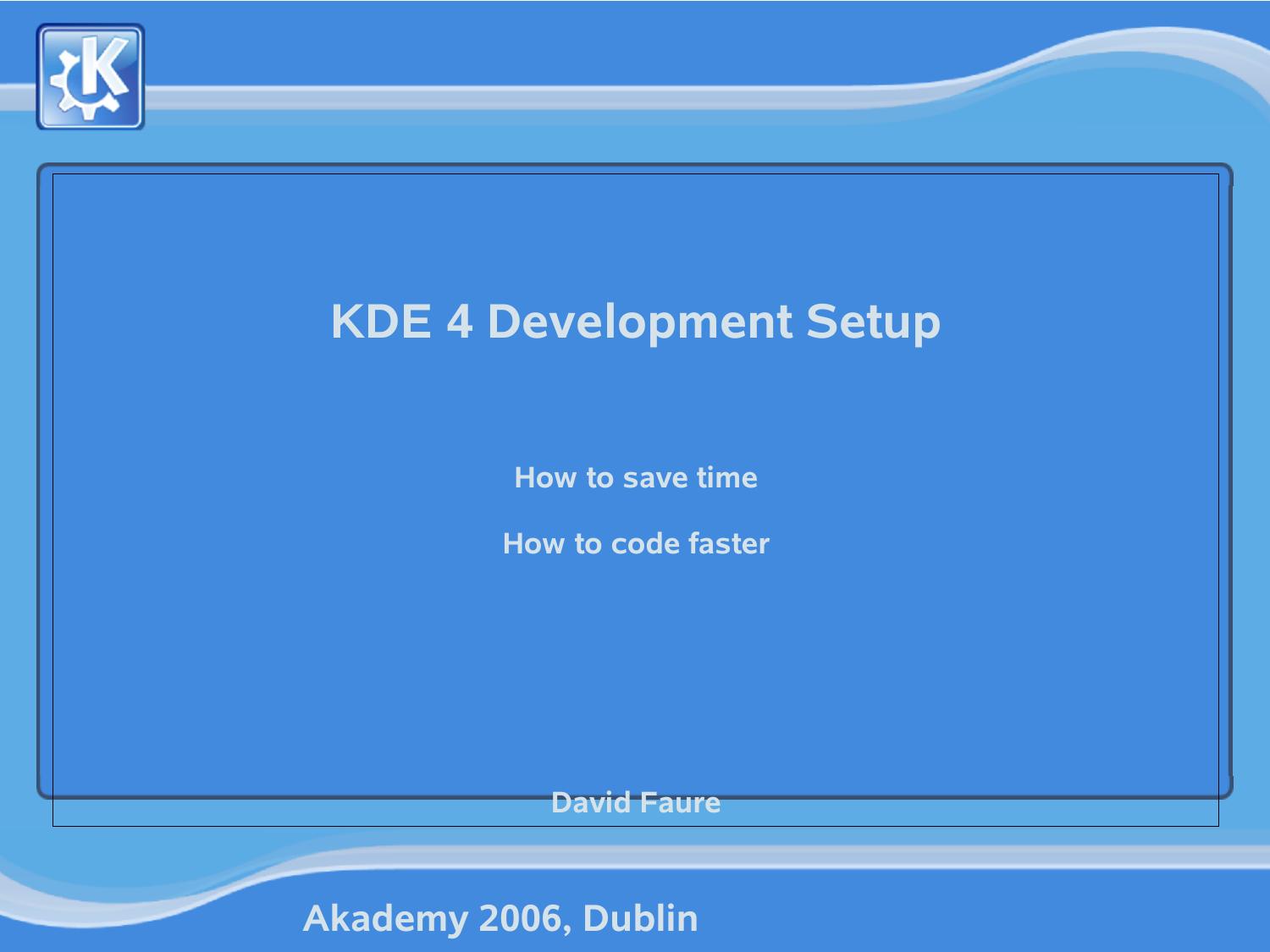

## **New in KDE4:**

**CMake DBus** *"srcdir != builddir"* **mandatory Running kde4 programs in a kde3 session Switching to kdesvn-build**

**=> many new opportunities for saving time...**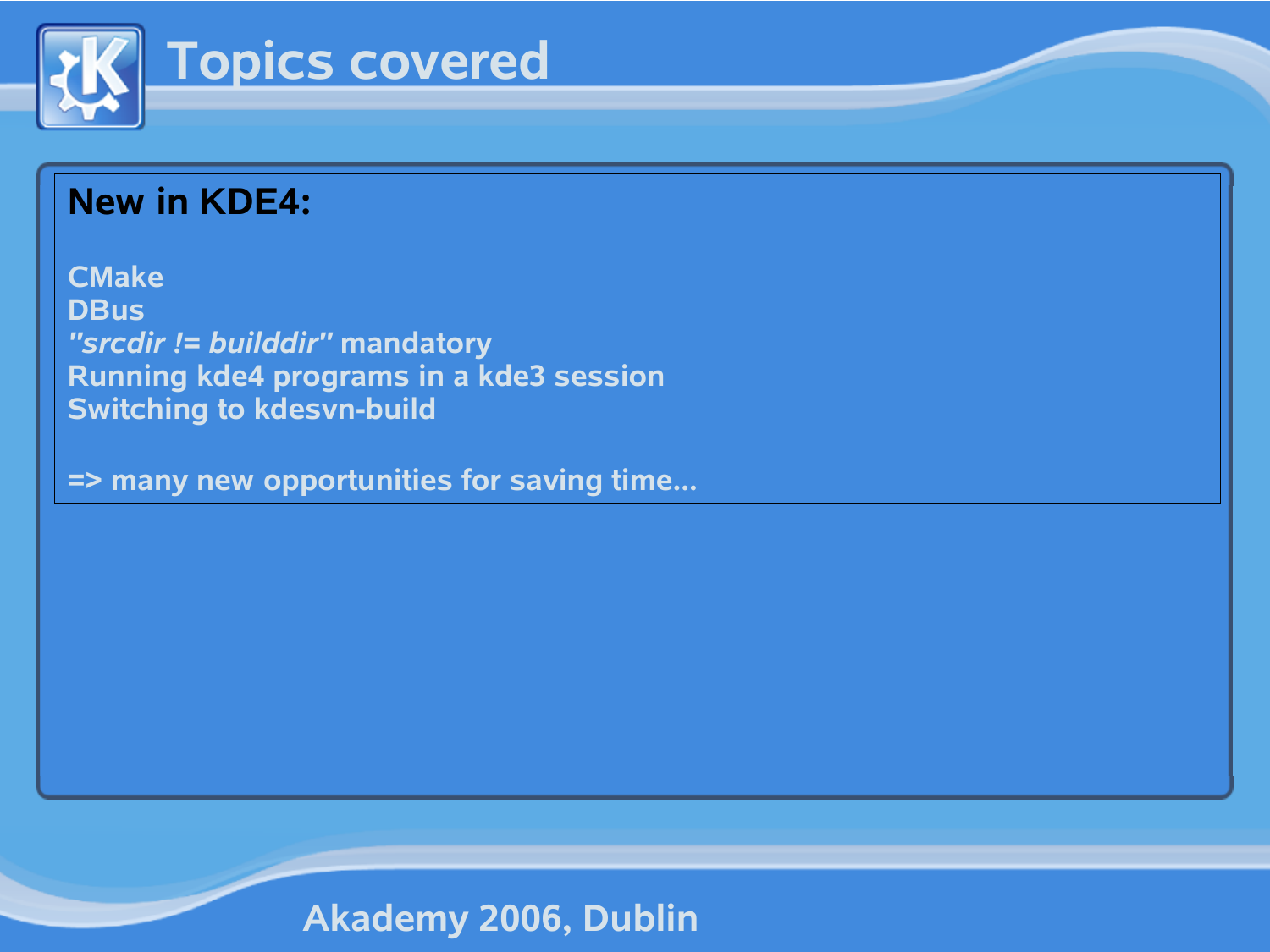

# **Example paths**

#### **Qt: [src ==] build == inst**

**/d/qt/3/<dir> /d/qt/4/<dir>**

**KDE: src != build != inst**

**/d/kde/src/3 /d/kde/src/4**

**/d/kde/build/3 /d/kde/build/4**

**/d/kde/inst/dbusdir /d/kde/inst/kde3 /d/kde/inst/kde4**

**...**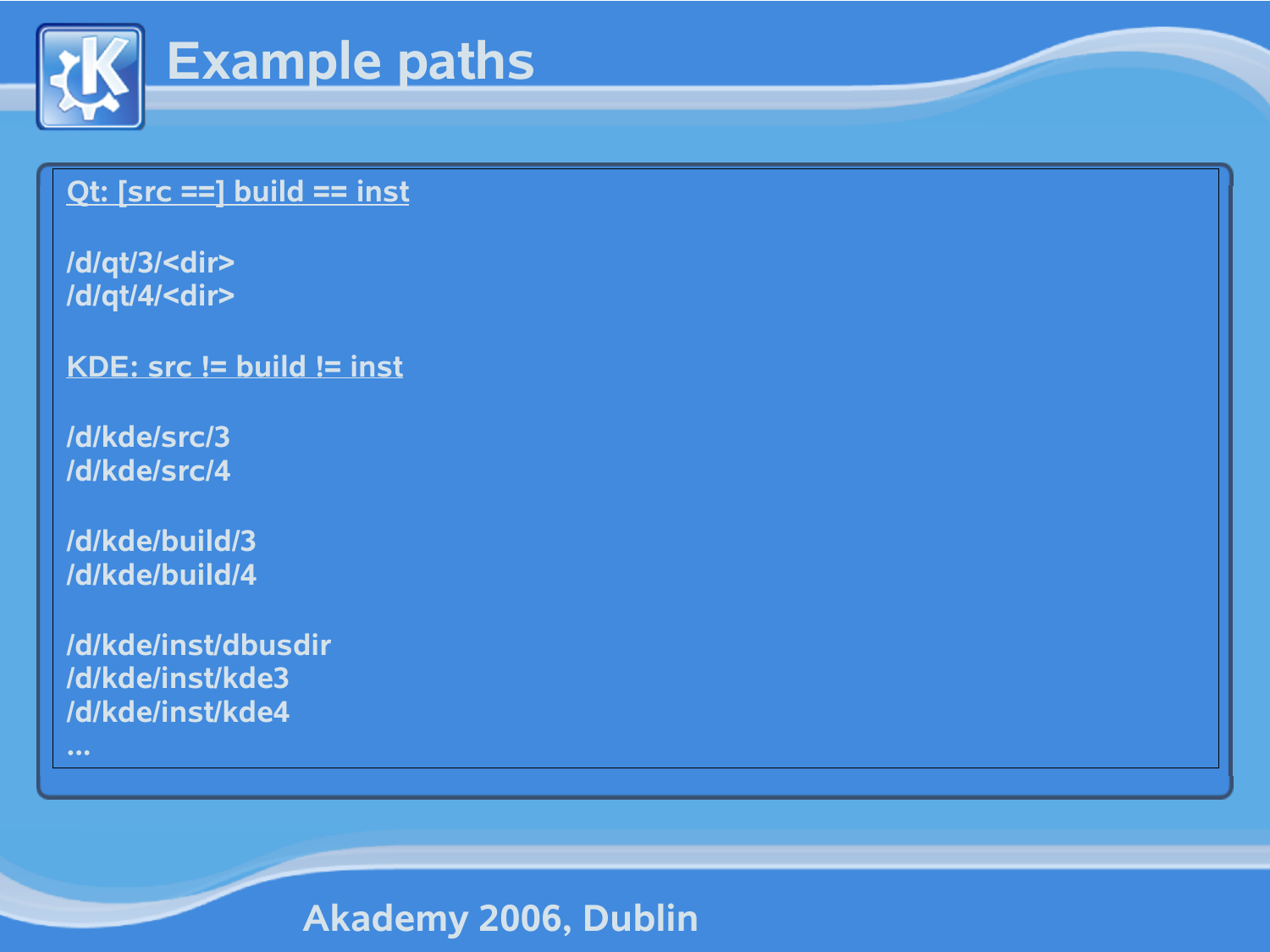

## **Why all as one user**

**/d : Development partition, entirely user-writeable**

**one key to compile+link+install, no su/sudo needed**

**no risk of root-owned files in the builddir**

**safer if something goes wrong (wrong prefix would overwrite the system kde3)**

**make install is faster than "make && sudo make install" since the Makefiles are parsed only once**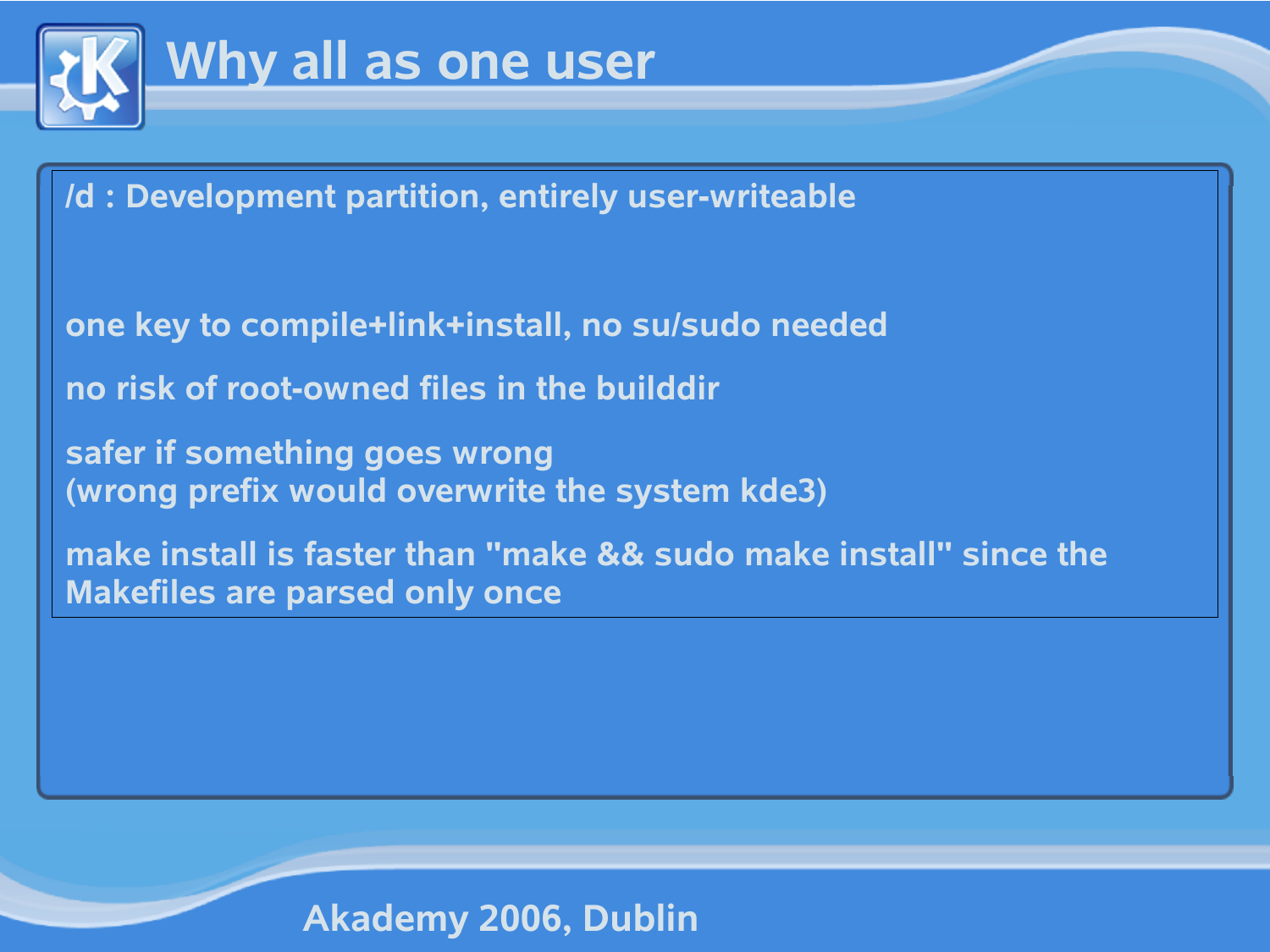

# **Directory navigation**

#### **cd 4**

=> goes to /d/kde/src/4

```
export CDPATH=.:/d/kde/src
```

```
Back/forward history, with zsh:
setopt AUTO_PUSHD
alias p=popd
```

```
cd 4/kdelibs/kio
cd 3
p
cd /d/qt/4/qt-x11-commercial-src-4.1.2
```

```
cd 4/kdelibs/kdecore/tests
cd 4 3
```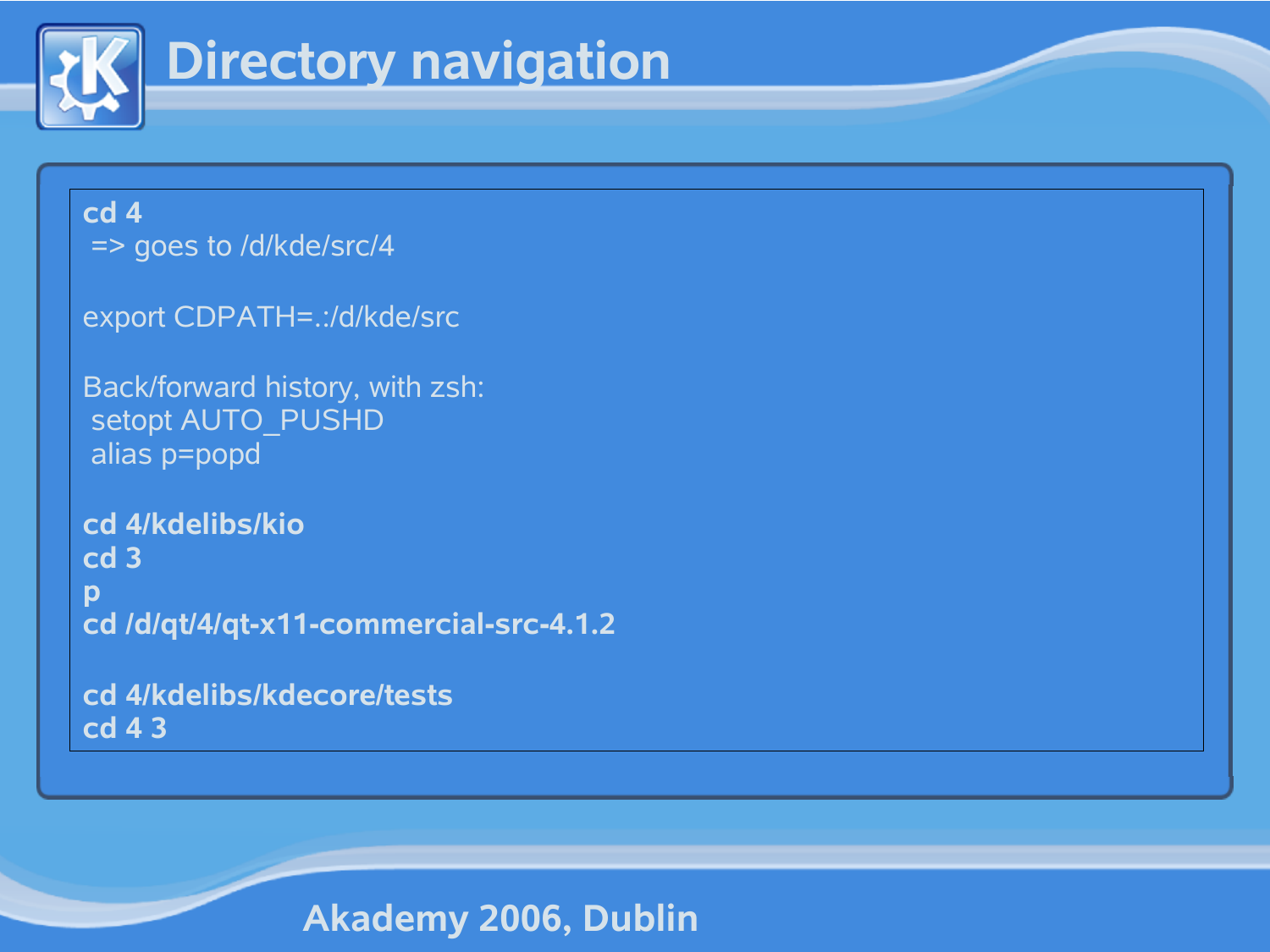

# **Path-based env switch**

```
cd 4 should also set KDE 4 environment
How? By redefining cd. With zsh:
    function cd() \{builtin cd $1 $2
     if test -f .my-setup; then
      echo "Loading my setup"
      source .my-setup
     fi
    }
Better version (going up and caching) at
http://web.davidfaure.fr/scripts/cd_function
Uses http://web.davidfaure.fr/scripts/findup
Add "cd ." at the end of .zshrc
```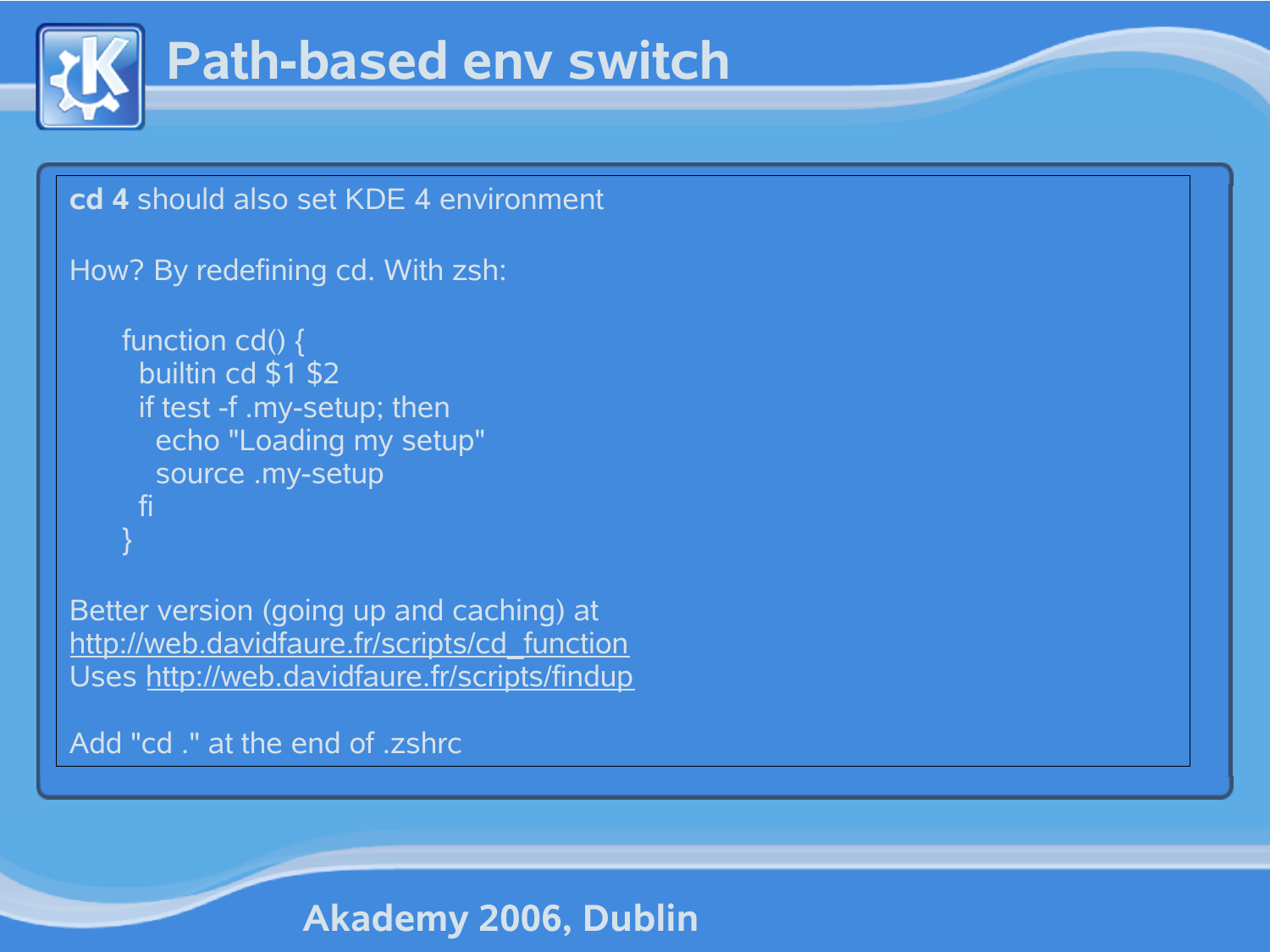

## **KDE 4 environment**

export DBUSDIR=/d/kde/inst/dbusdir export PATH=\$DBUSDIR/bin:\$PATH export LD\_LIBRARY\_PATH=\$DBUSDIR/lib:\$LD\_LIBRARY\_PATH export PKG\_CONFIG\_PATH=\$DBUSDIR/lib/pkgconfig:\$PKG\_CONFIG\_PATH

export QTDIR=/d/qt/4/qt-copy export PATH=\$QTDIR/bin:\$PATH export LD\_LIBRARY\_PATH=\$QTDIR/lib:\$LD\_LIBRARY\_PATH export PKG CONFIG\_PATH=\$QTDIR/lib:\$PKG\_CONFIG\_PATH

export KDEDIR=/d/kde/inst/kde4 export PATH=\$KDEDIR/bin:\$PATH export LD\_LIBRARY\_PATH=\$KDEDIR/lib:\$LD\_LIBRARY\_PATH export QT\_PLUGIN\_PATH=\$KDEDIR/lib/kde4/plugins export KDEDIRS=\$KDEDIR

unset XDG\_DATA\_DIRS # set it, to avoid seeing kde3 files from /usr export XDG\_DATA\_DIRS=\$KDEDIR/share unset XDG\_CONFIG\_DIRS

export KDEHOME=\$HOME/.kde4 export KDETMP=/tmp/\$USER-kde4 mkdir -p \$KDETMP export KDEVARTMP=/var/tmp/\$USER-kde4 Qt

**DBus** 



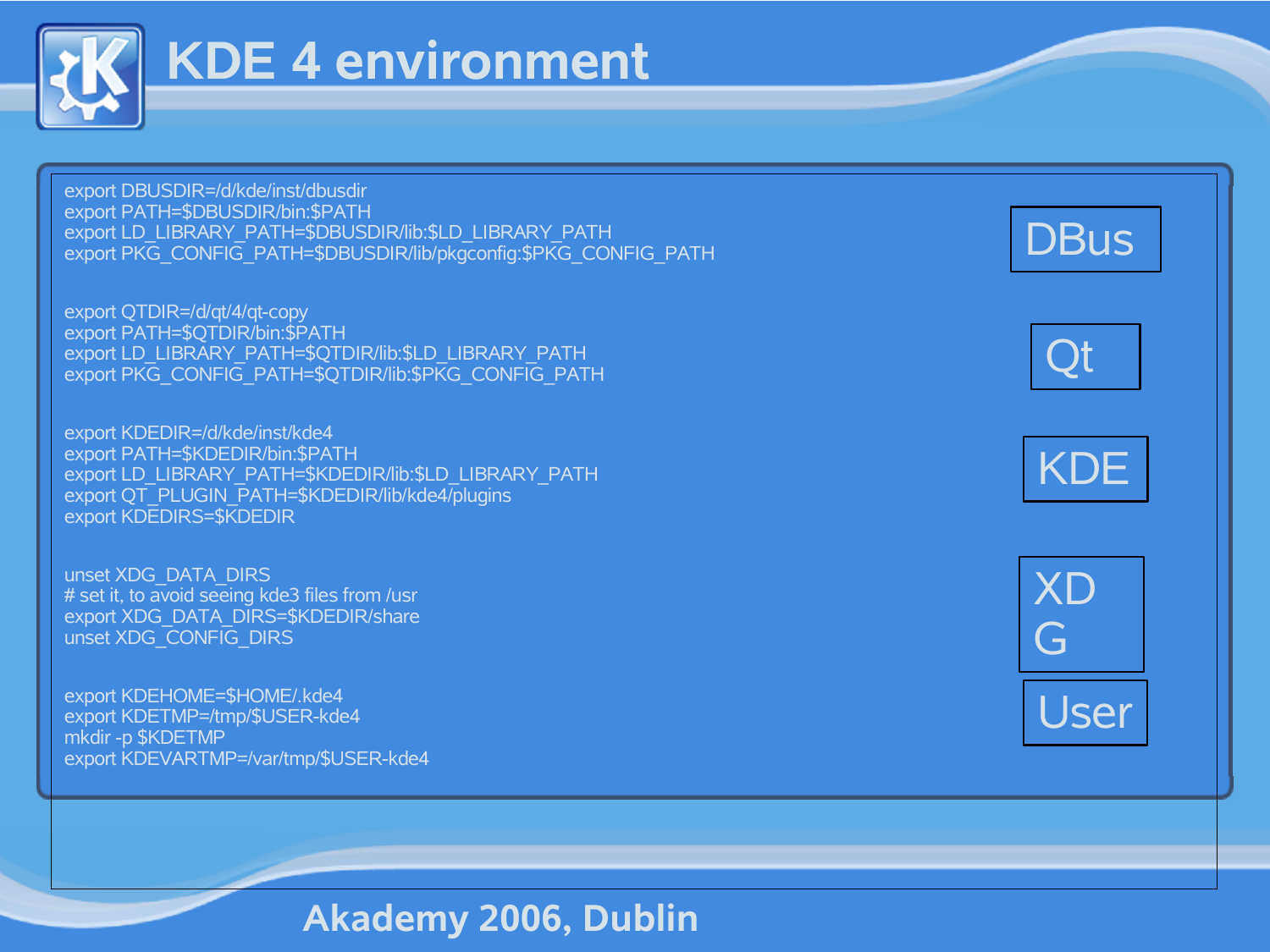

## Install dbus from source

./autogen.sh --enable-maintainer-mode --disable-qt --disable-qt3 --prefix=/d/kde/inst/dbusdir

#### Starting the dbus daemon

Some distributions do it (but DBUS\_SESSION\_BUS\_PID isn't exported!) Otherwise, add this in ~/.kde/env/dbus.sh : eval 'dbus-launch --sh-syntax --exit-with-session' export DBUS\_SESSION\_BUS\_PID startkde starts the dbus daemon if DBUS\_SESSION\_BUS\_PID unset

#### Checkout qt-copy

./apply\_patches ./configure --prefix=\$PWD ... saves time when adding debug output in Qt itself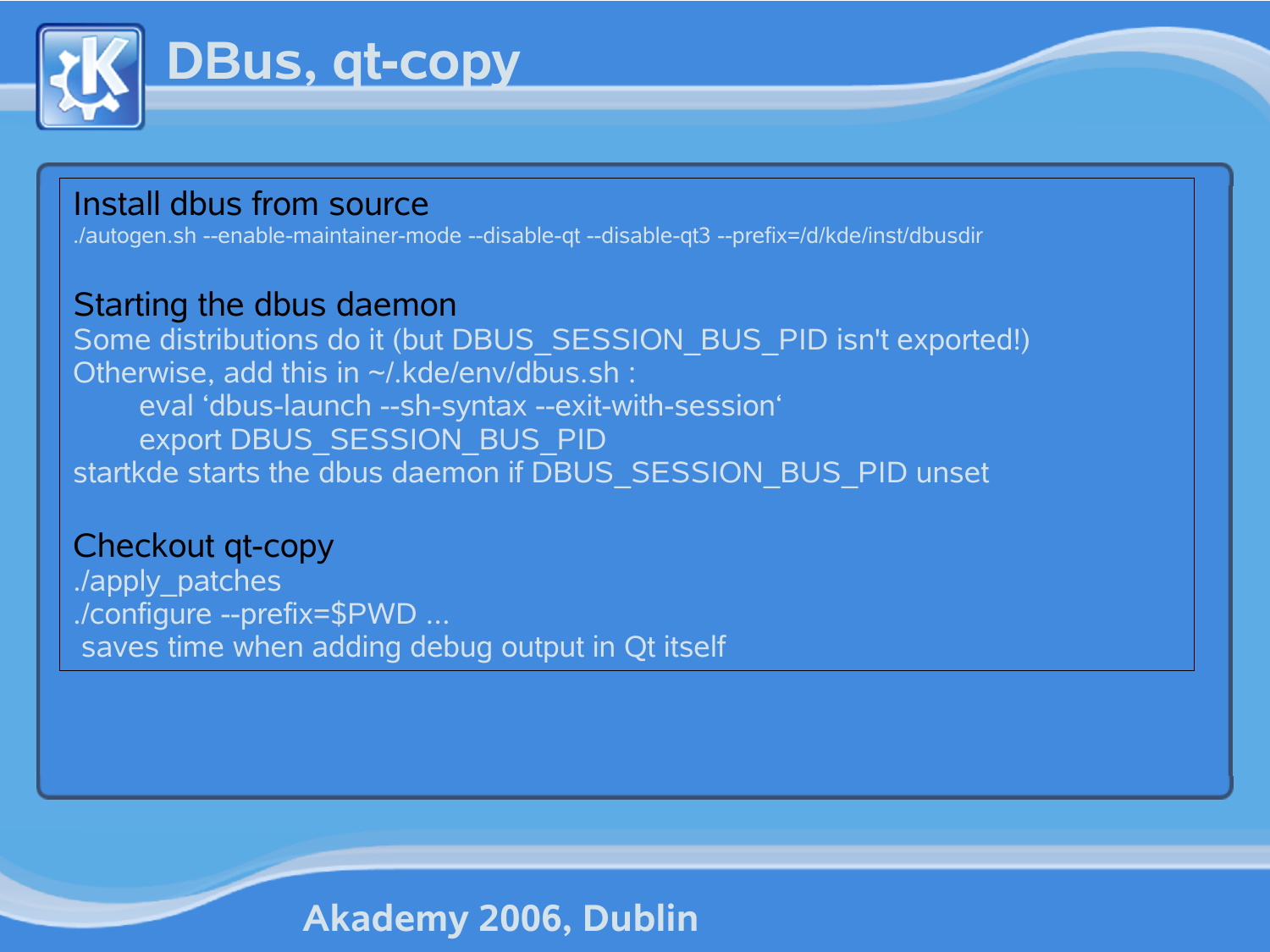

## **srcdir != builddir**

Convenient in kde3, mandatory in kde4: out-of-source builds Easy to rebuild from scratch Easy to remove all generated files - even old ones Easier look at the source files (grep, ls etc.) Multiple build trees with different settings, e.g. debug and release

Example: /d/kde/src/4/kdelibs -> /d/kde/build/4/kdelibs

alias cb='cd /kde/src /kde/build' alias cs='cd /kde/build /kde/src' Non-zsh: alias cb='cd `pwd | sed -e s,/kde/src,/kde/build,`'

export OBJ\_REPLACEMENT='s#/kde/src/#/kde/build/#' used by makeobj, create makefiles (kde3), pruneemptydirs etc.

alias make=makeobj to type make from the source dir (editor)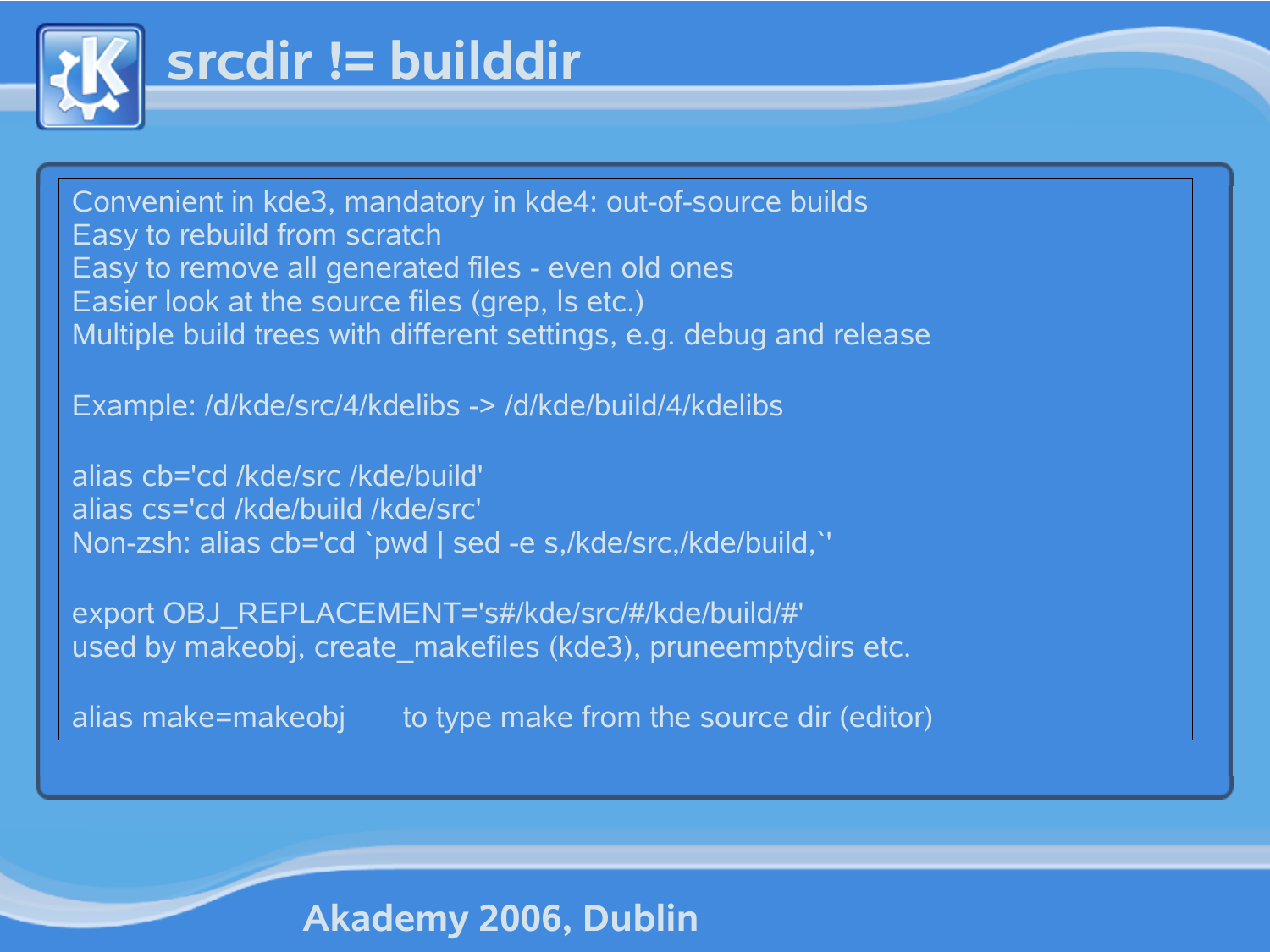

# **CMake and subdirs**

#### cd kdelibs/kio/kio ; make => nothing

```
Make your editor use a wrapper script instead
```

```
#!/bin/sh
if test "$1" = "-k"; then shift; fi
cmake in parent=0
if test -f CMakeLists.txt; then
  if ! grep -q kde4 add CMakeLists.txt; then
     cmake_in_parent=1
     cd ..
  fi
fi
if test $# -gt 0; then
  arg="$1"
  if test "$arg" != install -a $cmake_in_parent -eq 1; then
     arg=`basename $PWD`/"$arg"
  fi
fi
```
jvalue=1 echo "calling makeobj -j \$jvalue \$arg" makeobj -j \$jvalue \$arg http://web.davidfaure.fr/scripts/makefromemacs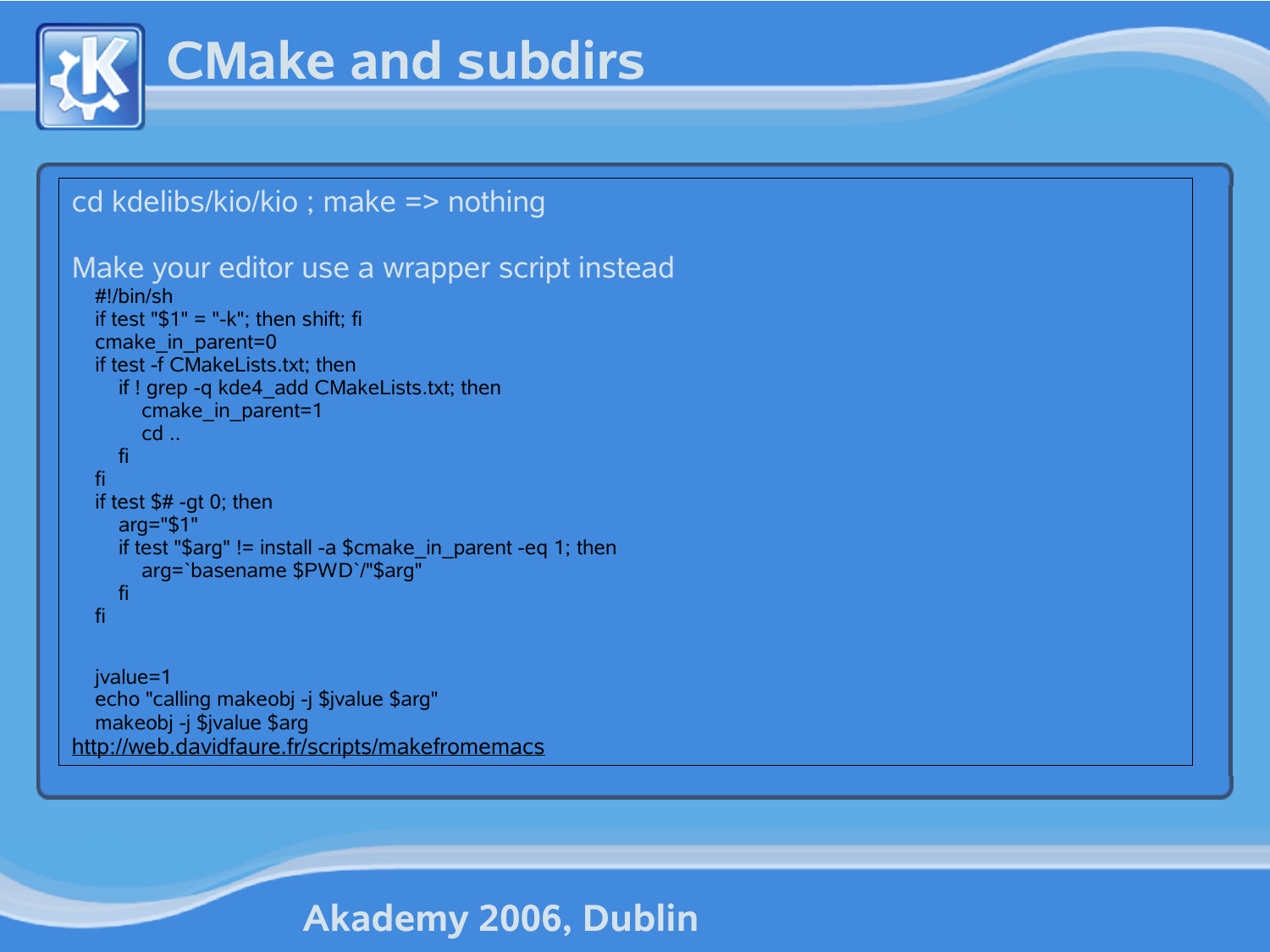

# **CMake and dependencies**

touch kdecore/kapplication.h cd kdeui ; make => recompiles kdecore first

touch kdecore/kapplication.h cd kdeui ; make kdeui**/fast** => recompiles only kdeui

#### make **install/fast**

Normal mode is also useful: kdelibs/kio/kio/kdirmodel.cpp kdelibs/kio/tests/kdirmodeltest.cpp from kdelibs/kio/tests: make kdirmodeltest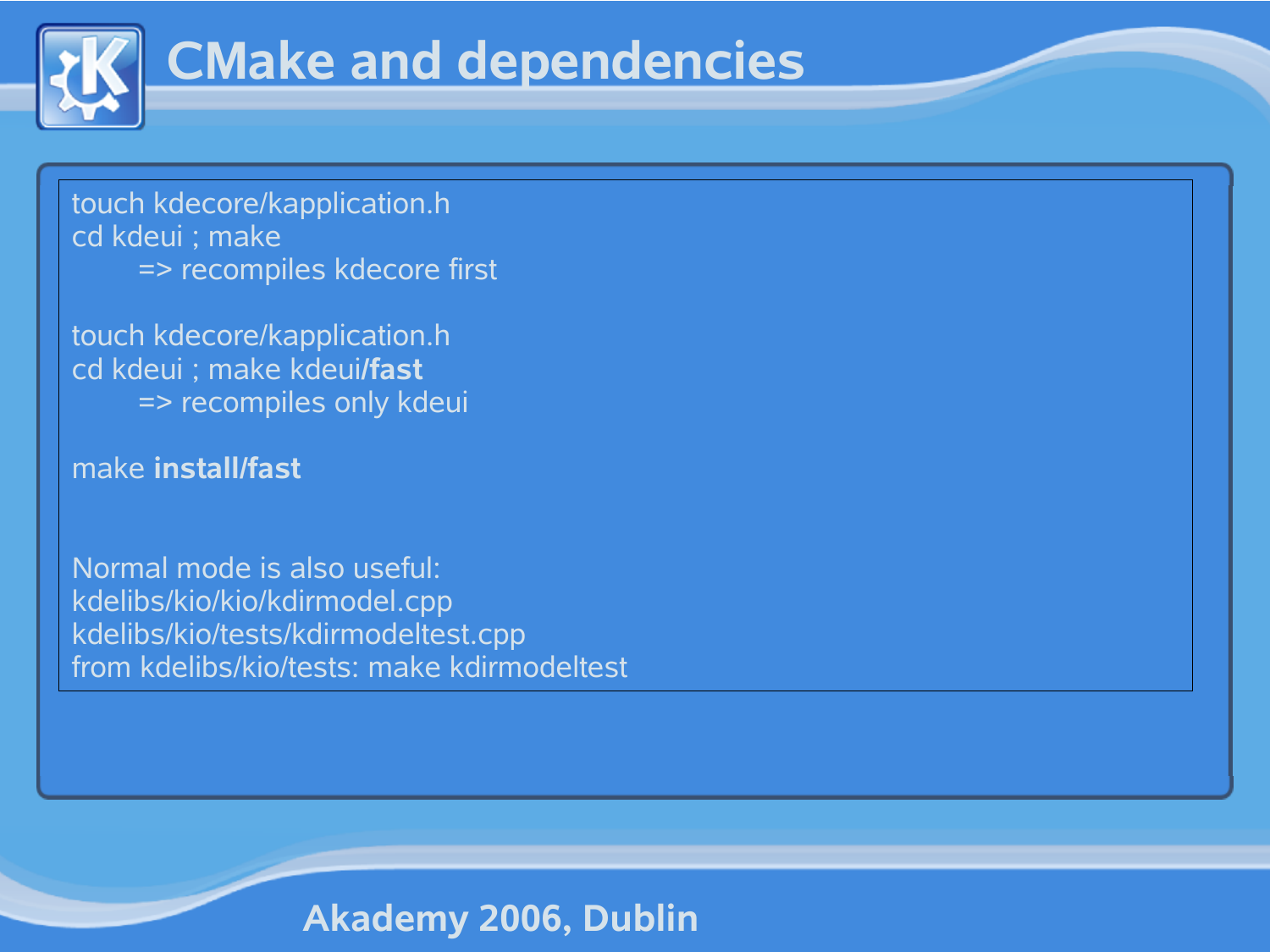

# **Compiling a KDE module**

Manually: svn co ..../kdelibs cb ; mkdir kdelibs ; cd kdelibs

cmake -DKDE4\_BUILD\_TESTS=TRUE -DCMAKE\_BUILD\_TYPE=debugfull \ -DCMAKE\_INSTALL\_PREFIX=/d/kde/inst/kde4 /d/kde/src/4/kdelibs

make

Note: never rm CMakeCache.txt and then type make; always re-run cmake with the correct options first.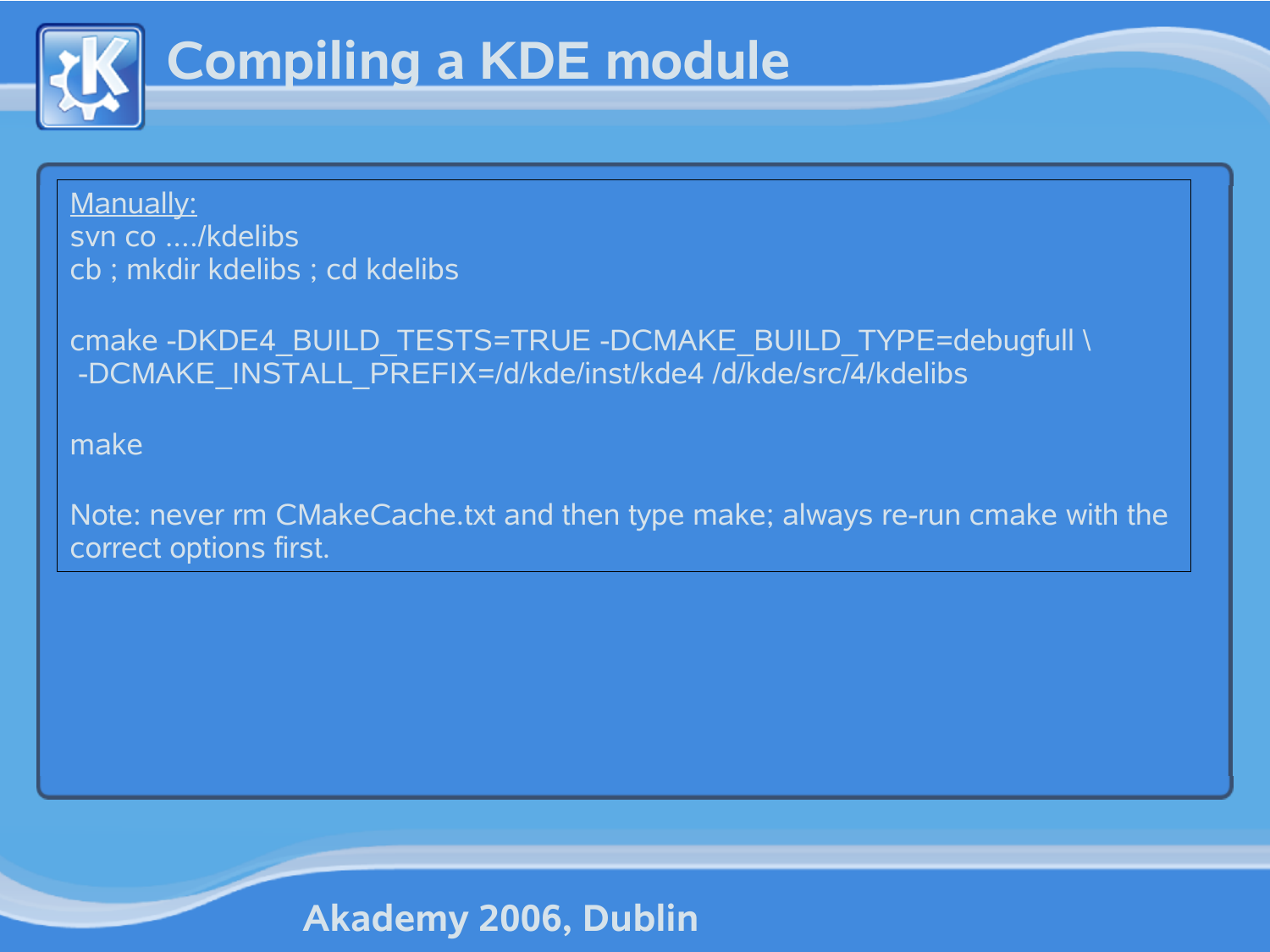

# **Using kdesvn-build**

All-in-one: checking-out/updating, configuring, make, make install

Global options: binpath - don't forget the path to icecream, \$PATH doesn't count qtdir, svn-server, source-dir, build-dir, kdedir

#### Per-module options:

module qt-copy # kdesvn-build sets the prefix to \$qtdir configure-flags [....] apply-qt-patches true make-options -j3 sub-src sub-tools end module

module kdelibs

cmake-options -DKDE4\_BUILD\_TESTS=TRUE -DCMAKE\_BUILD\_TYPE=debugfull end module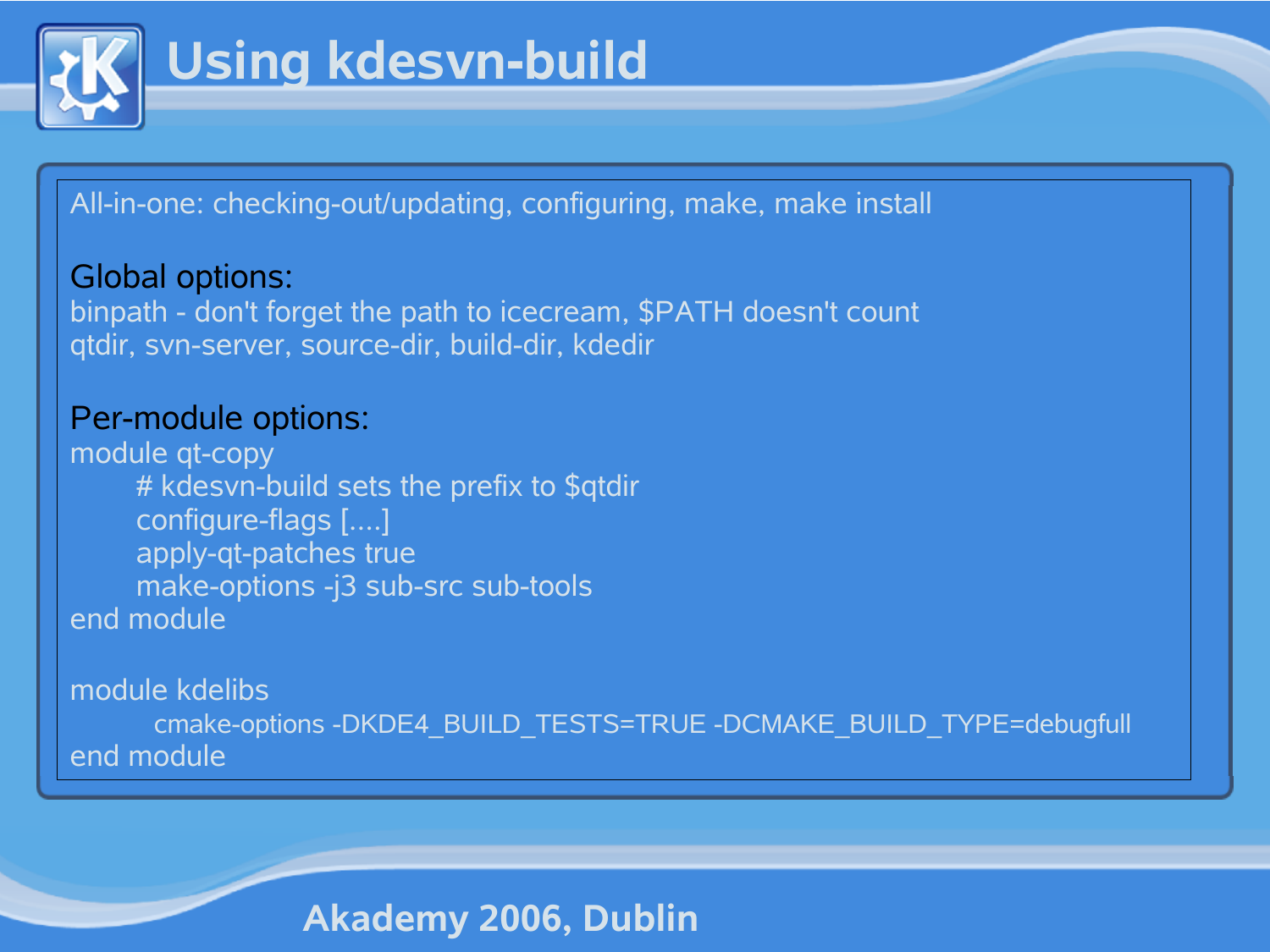

## **Subversion tricks**

Recursive grep hits subversion's own copy: ./.svn/text-base/kapplication.cpp.svn-base: [...] ./kapplication.cpp: [...]

Solution: alias rgrep='wcgrep -r' comes from subversion-1.4.0/contrib/client-side/wcgrep

Update to subversion-1.4: much faster!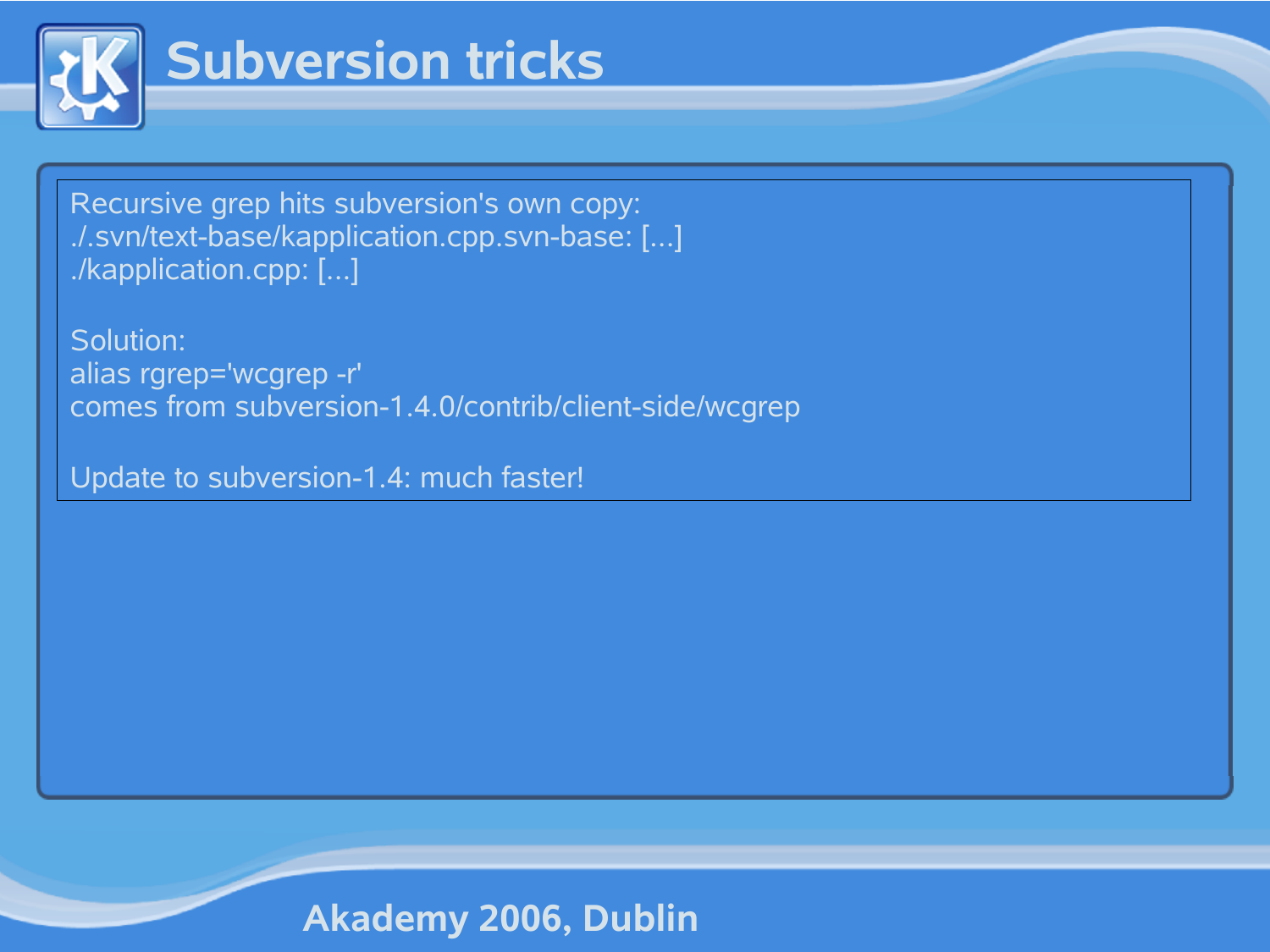

# **KDE4 programs in kde3**

Xephyr -screen 1240x768 -ac :4 & export DISPLAY=:4 sh -x startkde 2>&1 | tee kde4.log

> ./list-kde4-binaries /d/kde/inst/kde4/bin/kwin, pid 6756 /d/kde/inst/kde4/bin/kpersonalizer, pid 6757

> ./kill-kde4-binaries Killing /d/kde/inst/kde4/bin/kwin, pid 6756 Killing /d/kde/inst/kde4/bin/kpersonalizer, pid 6757

K menu, execute, konsole

Happy bugfixing! :)